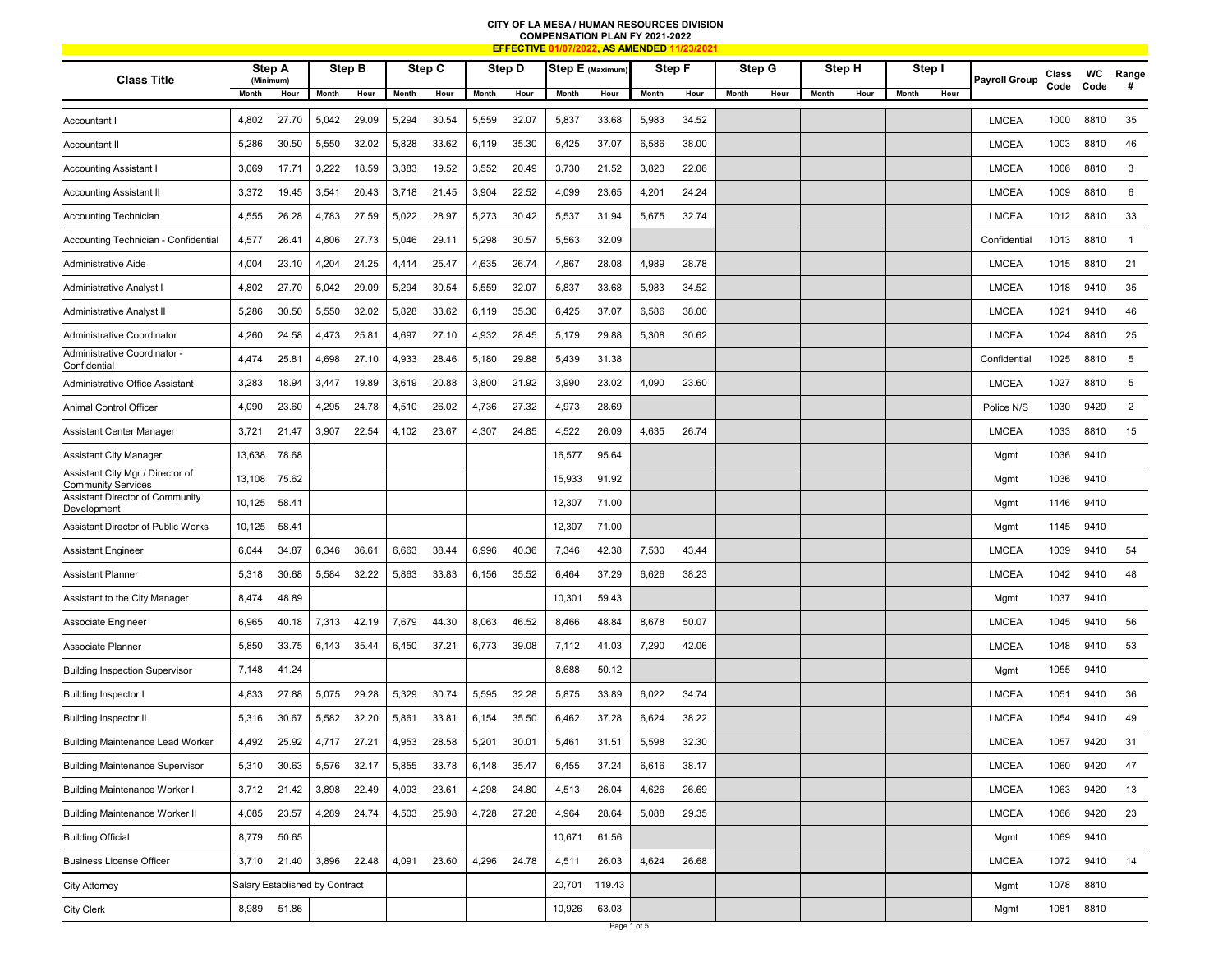| <b>Class Title</b>                          | Step A                          |       | Step B<br>(Minimum) |                                             | Step C |                      |       | Step D | Step E (Maximum) |        | Step F |       | Step G |      | Step H |      | Step I        | Payroll Group | Class | WC   | Range          |
|---------------------------------------------|---------------------------------|-------|---------------------|---------------------------------------------|--------|----------------------|-------|--------|------------------|--------|--------|-------|--------|------|--------|------|---------------|---------------|-------|------|----------------|
|                                             | Month                           | Hour  | Month               | Hour                                        |        | <b>Month</b><br>Hour |       | Hour   | <b>Month</b>     | Hour   | Month  | Hour  | Month  | Hour | Month  | Hour | Month<br>Hour |               | Code  | Code | #              |
| <b>City Councilmember</b>                   |                                 |       |                     | Salary Established by Ordinance - rev 12/06 |        |                      |       |        | 1,000            | 5.77   |        |       |        |      |        |      |               | Elected       | 1084  | 9410 | 2              |
| <b>City Engineer</b>                        | 10,125 58.41                    |       |                     |                                             |        |                      |       |        | 12,307           | 71.00  |        |       |        |      |        |      |               | Mgmt          | 1085  | 9410 |                |
| City Manager                                | Salary Established by Contract  |       |                     |                                             |        |                      |       |        | 19,592           | 113.03 |        |       |        |      |        |      |               | Mgmt          | 1087  | 9410 |                |
| <b>City Treasurer</b>                       | Salary Established by Ordinance |       |                     |                                             |        |                      |       |        | 579              | 3.34   |        |       |        |      |        |      |               | Elected       | 1090  | 8810 | $\overline{1}$ |
| <b>Clerical Assistant I</b>                 | 2,707                           | 15.62 | 2,842               | 16.40                                       | 2,984  | 17.22                | 3,133 | 18.08  | 3,290            | 18.98  | 3,372  | 19.45 |        |      |        |      |               | LMCEA         | 1093  | 8810 | $\overline{1}$ |
| <b>Clerical Assistant II</b>                | 2,921                           | 16.85 | 3,067               | 17.69                                       | 3,220  | 18.58                | 3,381 | 19.51  | 3,550            | 20.48  | 3,639  | 20.99 |        |      |        |      |               | <b>LMCEA</b>  | 1096  | 8810 | $\overline{2}$ |
| Clinical Homeless Outreach Specialist       | 5,286                           | 30.50 | 5,550               | 32.02                                       | 5,828  | 33.62                | 6,119 | 35.30  | 6,425            | 37.07  | 6,586  | 38.00 |        |      |        |      |               | <b>LMCEA</b>  | 1097  | 9420 | 46             |
| Code Compliance Officer I                   | 4,422                           | 25.51 | 4,643               | 26.79                                       | 4,875  | 28.13                | 5,119 | 29.53  | 5,375            | 31.01  | 5,509  | 31.78 |        |      |        |      |               | <b>LMCEA</b>  | 1099  | 9410 | 28             |
| Code Compliance Officer II                  | 4,868                           | 28.08 | 5,111               | 29.49                                       | 5,367  | 30.96                | 5,635 | 32.51  | 5,917            | 34.14  | 6,065  | 34.99 |        |      |        |      |               | <b>LMCEA</b>  | 1102  | 9410 | 39             |
| Comm Develop Program Coordinator            | 6,077                           | 35.06 | 6,381               | 36.81                                       | 6,700  | 38.65                | 7,035 | 40.59  | 7,387            | 42.62  | 7,572  | 43.68 |        |      |        |      |               | <b>LMCEA</b>  | 1105  | 9410 | 55             |
| <b>Communications Manager</b>               | 7,934                           | 45.77 |                     |                                             |        |                      |       |        | 9,644            | 55.64  |        |       |        |      |        |      |               | Mgmt          | 1106  | 8810 |                |
| <b>Communications Supervisor</b>            | 6,021                           | 34.74 | 6,322               | 36.47                                       | 6,638  | 38.30                | 6,970 | 40.21  | 7,319            | 42.23  |        |       |        |      |        |      |               | Police N/S    | 1104  | 8810 | 6              |
| <b>Community Resource Supervisor</b>        | 5,906                           | 34.07 | 6,201               | 35.78                                       | 6,511  | 37.56                | 6,837 | 39.44  | 7,179            | 41.42  | 7,358  | 42.45 |        |      |        |      |               | <b>LMCEA</b>  | 1103  | 9410 | 61             |
| <b>Community Services Manager</b>           | 7,220                           | 41.65 |                     |                                             |        |                      |       |        | 8,776            | 50.63  |        |       |        |      |        |      |               | Mgmt          | 1140  | 9410 |                |
| <b>Community Services Officer</b>           | 4,090                           | 23.60 | 4,295               | 24.78                                       | 4,510  | 26.02                | 4,736 | 27.32  | 4,973            | 28.69  |        |       |        |      |        |      |               | Police N/S    | 1108  | 9420 | $\overline{2}$ |
| <b>Crime Analyst</b>                        | 5,218                           | 30.10 | 5,479               | 31.61                                       | 5,753  | 33.19                | 6,041 | 34.85  | 6,343            | 36.59  | 6,502  | 37.51 |        |      |        |      |               | <b>LMCEA</b>  | 1111  | 8810 | 45             |
| Crime Prevention Specialist I               | 3,778                           | 21.80 | 3,967               | 22.89                                       | 4,165  | 24.03                | 4,373 | 25.23  | 4,592            | 26.49  | 4,707  | 27.16 |        |      |        |      |               | <b>LMCEA</b>  | 1114  | 9410 | 16             |
| <b>Crime Prevention Specialist II</b>       | 4,422                           | 25.51 | 4,643               | 26.79                                       | 4,875  | 28.13                | 5,119 | 29.53  | 5,375            | 31.01  | 5,509  | 31.78 |        |      |        |      |               | <b>LMCEA</b>  | 1117  | 9410 | 28             |
| Custodian                                   | 2,921                           | 16.85 | 3,067               | 17.69                                       | 3,220  | 18.58                | 3,381 | 19.51  | 3,550            | 20.48  | 3,639  | 20.99 |        |      |        |      |               | <b>LMCEA</b>  | 1120  | 9420 | $\overline{2}$ |
| Customer Service / Finance Assistant        | 3,440                           | 19.85 | 3,612               | 20.84                                       | 3,793  | 21.88                | 3,983 | 22.98  | 4,182            | 24.13  | 4,287  | 24.73 |        |      |        |      |               | <b>LMCEA</b>  | 1123  | 8810 | $\overline{7}$ |
| <b>Customer Service Specialist I</b>        | 3,613                           | 20.84 | 3,794               | 21.89                                       | 3,984  | 22.98                | 4,183 | 24.13  | 4,392            | 25.34  | 4,502  | 25.97 |        |      |        |      |               | <b>LMCEA</b>  | 1126  | 8810 | 11             |
| <b>Customer Service Specialist II</b>       | 3,898                           | 22.49 | 4,093               | 23.61                                       | 4,298  | 24.80                | 4,513 | 26.04  | 4,739            | 27.34  | 4,857  | 28.02 |        |      |        |      |               | <b>LMCEA</b>  | 1129  | 8810 | 17             |
| Deputy City Clerk                           | 4,662                           | 26.90 | 4,895               | 28.24                                       | 5,140  | 29.65                | 5,397 | 31.14  | 5,667            | 32.69  | 5,809  | 33.51 |        |      |        |      |               | <b>LMCEA</b>  | 1132  | 8810 | 34             |
| Deputy Fire Chief                           | 10,442                          | 60.24 |                     |                                             |        |                      |       |        | 12,692           | 73.22  |        |       |        |      |        |      |               | Mgmt          | 1178  | 7706 |                |
| Deputy Fire Marshal                         | 6,169                           | 35.59 | 6,477               | 37.37                                       | 6,801  | 39.24                | 7,141 | 41.20  | 7,498            | 43.26  | 7,685  | 44.34 |        |      |        |      |               | <b>LMCEA</b>  | 1135  | 9410 | 64             |
| Development Coordinator                     |                                 | 24.56 |                     | 25.79                                       |        | 27.08                |       | 28.43  |                  | 29.85  |        |       |        |      |        |      |               | Temporary     | 2136  | 9410 | 33             |
| Development Services Technician I           | 3,928                           | 22.66 | 4,124               | 23.79                                       | 4,330  | 24.98                | 4,547 | 26.23  | 4,774            | 27.54  | 4,893  | 28.23 |        |      |        |      |               | <b>LMCEA</b>  | 1148  | 9410 | 19             |
| Development Services Technician II          | 4,313                           | 24.88 |                     | 4,529 26.13                                 | 4,755  | 27.43                | 4,993 | 28.81  | 5,243            | 30.25  | 5,374  | 31.00 |        |      |        |      |               | <b>LMCEA</b>  | 1149  | 9410 | 57             |
| Director of Administrative Services         | 12,067                          | 69.62 |                     |                                             |        |                      |       |        | 14,667           | 84.62  |        |       |        |      |        |      |               | Mgmt          | 1137  | 9410 |                |
| Director of Community Development           | 12,067                          | 69.62 |                     |                                             |        |                      |       |        | 14,667           | 84.62  |        |       |        |      |        |      |               | Mgmt          | 1138  | 9410 |                |
| Director of Community Services              | 12,067                          | 69.62 |                     |                                             |        |                      |       |        | 14,667           | 84.62  |        |       |        |      |        |      |               | Mgmt          | 1141  | 9410 |                |
| Director of Finance                         | 12,067                          | 69.62 |                     |                                             |        |                      |       |        | 14,667           | 84.62  |        |       |        |      |        |      |               | Mgmt          | 1142  | 9410 |                |
| Director of Public Works                    | 12,067                          | 69.62 |                     |                                             |        |                      |       |        | 14,667           | 84.62  |        |       |        |      |        |      |               | Mgmt          | 1143  | 9410 |                |
| Director of Public Works / City<br>Engineer | 12,067                          | 69.62 |                     |                                             |        |                      |       |        | 14,667           | 84.62  |        |       |        |      |        |      |               | Mgmt          | 1144  | 9410 |                |
| Downtown Operations Assistant               | 3,565                           | 20.57 |                     | 3,743 21.59                                 | 3,930  | 22.67                | 4,127 | 23.81  | 4,333            | 25.00  | 4,441  | 25.62 |        |      |        |      |               | <b>LMCEA</b>  | 1147  | 9410 | 9              |
| <b>Emergency Preparedness Coordinator</b>   | 6,077                           | 35.06 | 6,381               | 36.81                                       | 6,700  | 38.65                | 7,035 | 40.59  | 7,387            | 42.62  | 7,572  | 43.68 |        |      |        |      |               | <b>LMCEA</b>  | 1184  | 9410 | 62             |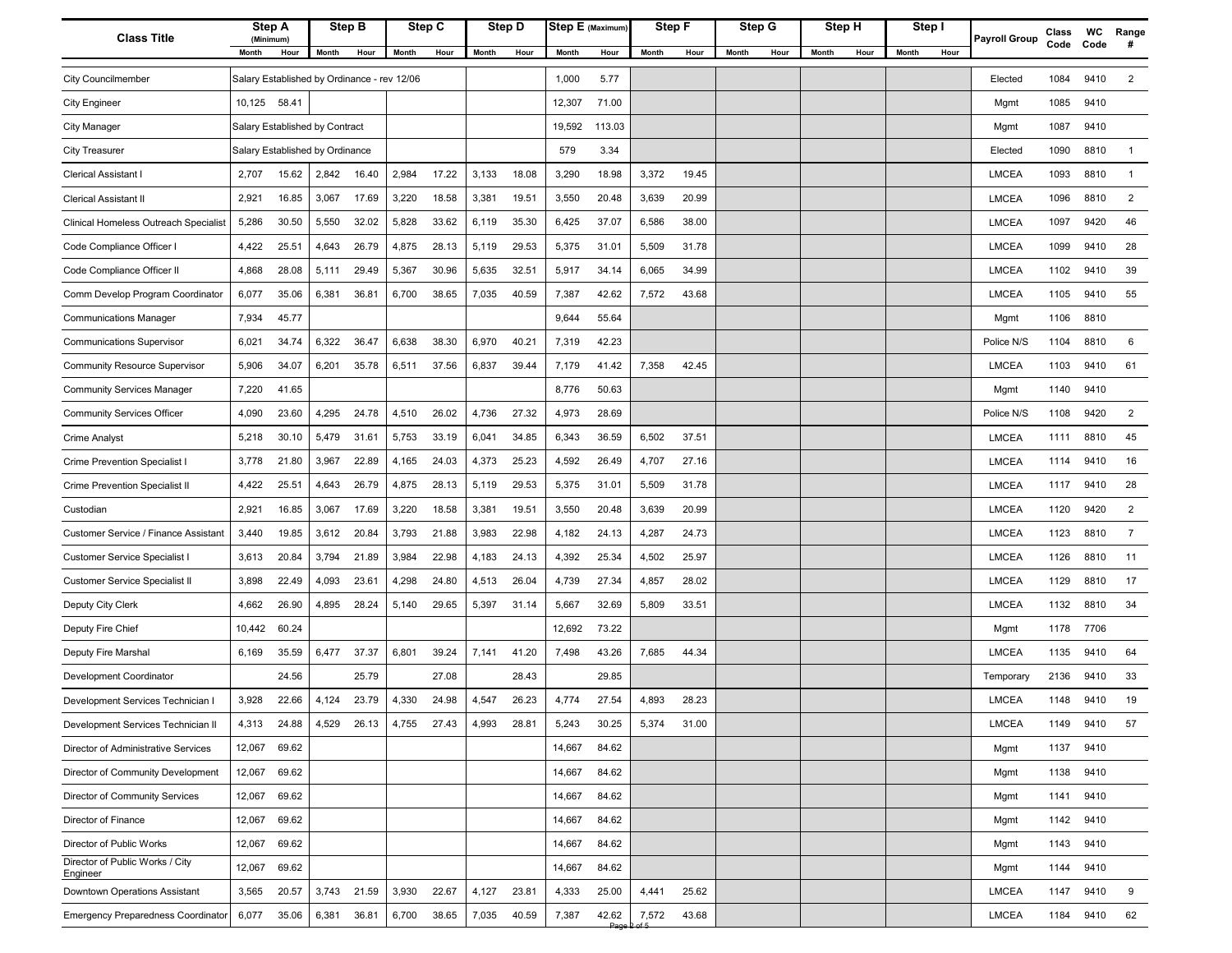| <b>Class Title</b>                         | Step A<br>(Minimum) | Step B         |       | Step C |       |        | Step D | Step E (Maximum) |       | Step F |       | Step G        | Step H |      | Step I        | <b>Payroll Group</b> | Class | <b>WC</b> | Range          |
|--------------------------------------------|---------------------|----------------|-------|--------|-------|--------|--------|------------------|-------|--------|-------|---------------|--------|------|---------------|----------------------|-------|-----------|----------------|
|                                            | Month<br>Hour       | Month          | Hour  | Month  | Hour  | Month  | Hour   | Month            | Hour  | Month  | Hour  | Month<br>Hour | Month  | Hour | Month<br>Hour |                      | Code  | Code      | #              |
| <b>Engineering Aide</b>                    | 3,928<br>22.66      | 4,124<br>23.79 |       | 4,330  | 24.98 | 4,547  | 26.23  | 4,774            | 27.54 | 4,893  | 28.23 |               |        |      |               | <b>LMCEA</b>         | 1150  | 9410      | 19             |
| <b>Engineering Project Manager</b>         | 8,564<br>49.41      |                |       |        |       |        |        | 10,410           | 60.06 |        |       |               |        |      |               | Mgmt                 | 1153  | 9410      |                |
| Engineering Technician I                   | 4,433<br>25.58      | 4,655<br>26.86 |       | 4,888  | 28.20 | 5,132  | 29.61  | 5,389            | 31.09 | 5,524  | 31.87 |               |        |      |               | LMCEA                | 1156  | 9410      | 29             |
| Engineering Technician II                  | 28.11<br>4,872      | 5,116          | 29.52 | 5,372  | 30.99 | 5,641  | 32.54  | 5,923            | 34.17 | 6,071  | 35.03 |               |        |      |               | <b>LMCEA</b>         | 1159  | 9410      | 40             |
| Environmental Program Manager              | 6,733<br>38.84      | 7,070<br>40.79 |       | 7,424  | 42.83 | 7,795  | 44.97  | 8,185            | 47.22 | 8,390  | 48.40 |               |        |      |               | <b>LMCEA</b>         | 1160  | 9420      | 58             |
| <b>Environmental Specialist</b>            | 5,334<br>30.77      | 5,601<br>32.31 |       | 5,881  | 33.93 | 6,175  | 35.63  | 6,484            | 37.41 | 6,646  | 38.34 |               |        |      |               | <b>LMCEA</b>         | 1355  | 9420      | 50             |
| <b>Equipment Operator</b>                  | 4,129<br>23.82      | 4,335<br>25.01 |       | 4,552  | 26.26 | 4,780  | 27.58  | 5,019            | 28.96 | 5,144  | 29.68 |               |        |      |               | <b>LMCEA</b>         | 1162  | 9420      | 24             |
| <b>Equipment Service Worker</b>            | 3,238<br>18.68      | 3,400          | 19.62 | 3,570  | 20.60 | 3,749  | 21.63  | 3,936            | 22.71 | 4,034  | 23.27 |               |        |      |               | <b>LMCEA</b>         | 1165  | 9420      | $\overline{4}$ |
| Executive Assistant to the City<br>Manager | 30.52<br>5,290      | 5,555<br>32.05 |       | 5,833  | 33.65 | 6,125  | 35.34  | 6,431            | 37.10 |        |       |               |        |      |               | Confidential         | 1339  | 8810      | 2              |
| Executive Secretary to the Police<br>Chief | 24.58<br>4,260      | 4,473<br>25.81 |       | 4,697  | 27.10 | 4,932  | 28.45  | 5,179            | 29.88 | 5,308  | 30.62 |               |        |      |               | <b>LMCEA</b>         | 1023  | 8810      | 25             |
| <b>Facilities Manager</b>                  | 4,975<br>28.70      | 30.14<br>5,224 |       | 5,485  | 31.64 | 5,759  | 33.23  | 6,047            | 34.89 | 6,198  | 35.76 |               |        |      |               | <b>LMCEA</b>         | 1168  | 9410      | 41             |
| <b>Facilities Specialist</b>               | 4,260<br>24.58      | 4,473<br>25.81 |       | 4,697  | 27.10 | 4,932  | 28.45  | 5,179            | 29.88 | 5,308  | 30.62 |               |        |      |               | LMCEA                | 1169  | 8810      | 25             |
| Finance Manager                            | 8,474<br>48.89      |                |       |        |       |        |        | 10,301           | 59.43 |        |       |               |        |      |               | Mgmt                 | 1172  | 8810      |                |
| Fire Battalion Chief (112 hour)            | 9,511<br>39.19      | 9,987<br>41.16 |       | 10,486 | 43.21 | 11,010 | 45.37  | 11,561           | 47.64 |        |       |               |        |      |               | Fire                 | 1182  | 7706      | $\overline{7}$ |
| Fire Battalion Chief (80 hour)             | 54.87<br>9,511      | 9,987          | 57.62 | 10,486 | 60.50 | 11,010 | 63.52  | 11,561           | 66.70 |        |       |               |        |      |               | Fire                 | 1176  | 7706      | 8              |
| Fire Captain                               | 7,703<br>31.74      | 8,088<br>33.33 |       | 8,492  | 34.99 | 8,917  | 36.75  | 9,363            | 38.58 |        |       |               |        |      |               | Fire                 | 1174  | 7706      | 5              |
| Fire Captain / Paramedic                   | 8,921<br>36.76      | 9,306          | 38.35 | 9,710  | 40.01 | 10,135 | 41.77  | 10,581           | 43.60 |        |       |               |        |      |               | Fire                 | 1175  | 7706      | 6              |
| Fire Captain w/ PM Cert                    | 34.25<br>8,312      | 35.84<br>8,697 |       | 9,101  | 37.50 | 9,526  | 39.26  | 9,972            | 41.09 |        |       |               |        |      |               | Fire                 | 1173  | 7706      | 10             |
| Fire Division Chief                        | 62.60<br>10,850     |                |       |        |       |        |        | 13,189           | 76.09 |        |       |               |        |      |               | Mgmt                 | 1180  | 7706      |                |
| Fire Engineer                              | 27.90<br>6,771      | 29.30<br>7,110 |       | 7,466  | 30.77 | 7,839  | 32.30  | 8,231            | 33.92 |        |       |               |        |      |               | Fire                 | 1186  | 7706      | 2              |
| Fire Engineer / Paramedic                  | 7,989<br>32.92      | 8,328<br>34.32 |       | 8,684  | 35.79 | 9,057  | 37.32  | 9,449            | 38.94 |        |       |               |        |      |               | Fire                 | 1187  | 7706      | 4              |
| Fire Engineer w/ PM Cert                   | 7,380<br>30.41      | 7,719<br>31.81 |       | 8,075  | 33.28 | 8,448  | 34.81  | 8,840            | 36.43 |        |       |               |        |      |               | Fire                 | 1188  | 7706      | 9              |
| Fire Inspector I                           | 4,833<br>27.88      | 5,075<br>29.28 |       | 5,329  | 30.74 | 5,595  | 32.28  | 5,875            | 33.89 | 6,022  | 34.74 |               |        |      |               | <b>LMCEA</b>         | 1052  | 9410      | 36             |
| Fire Inspector II                          | 30.67<br>5,316      | 32.20<br>5,582 |       | 5,861  | 33.81 | 6,154  | 35.50  | 6,462            | 37.28 | 6,624  | 38.22 |               |        |      |               | <b>LMCEA</b>         | 1053  | 9410      | 49             |
| Fire Marshal                               | 57.39<br>9,947      |                |       |        |       |        |        | 12,090           | 69.75 |        |       |               |        |      |               | Mgmt                 | 1183  | 9410      |                |
| Firefighter                                | 5,646<br>23.27      | 5,928<br>24.43 |       | 6,224  | 25.65 | 6,535  | 26.93  | 6,862            | 28.28 |        |       |               |        |      |               | Fire                 | 1189  | 7706      | $\overline{1}$ |
| Firefighter / Paramedic                    | 6,677<br>27.52      | 7,011<br>28.89 |       | 7,362  | 30.34 | 7,730  | 31.85  | 8,117            | 33.45 |        |       |               |        |      |               | Fire                 | 1190  | 7706      | 3              |
| Fleet Maintenance Supervisor               | 30.63<br>5,310      | 5,576<br>32.17 |       | 5,855  | 33.78 | 6,148  | 35.47  | 6,455            | 37.24 | 6,616  | 38.17 |               |        |      |               | <b>LMCEA</b>         | 1226  | 9420      | 47             |
| General Service Worker                     | 15.00               |                | 15.00 |        | 15.00 |        | 15.00  |                  | 15.00 |        |       |               |        |      |               | Temporary            | 1192  | 9410      | $\overline{2}$ |
| Heavy Equipment Operator                   | 4,334<br>25.00      | 4,551          | 26.26 | 4,779  | 27.57 | 5,018  | 28.95  | 5,269            | 30.40 | 5,401  | 31.16 |               |        |      |               | <b>LMCEA</b>         | 1195  | 9420      | 27             |
| Homeless Outreach Technician               | 4,802<br>27.70      | 29.09<br>5,042 |       | 5,294  | 30.54 | 5,559  | 32.07  | 5,837            | 33.68 | 5,983  | 34.52 |               |        |      |               | <b>LMCEA</b>         | 1196  | 9420      | 35             |
| Human Resources Analyst                    | 5,883<br>33.94      | 6,177<br>35.64 |       | 6,486  | 37.42 | 6,810  | 39.29  | 7,151            | 41.26 |        |       |               |        |      |               | Confidential         | 1203  | 8810      | 3              |
| Human Resources Assistant                  | 3,451<br>19.91      | 3,624<br>20.91 |       | 3,805  | 21.95 | 3,995  | 23.05  | 4,195            | 24.20 |        |       |               |        |      |               | Confidential         | 1205  | 8810      | $\overline{4}$ |
| Human Resources Manager                    | 8,474<br>48.89      |                |       |        |       |        |        | 10,301           | 59.43 |        |       |               |        |      |               | Mgmt                 | 1201  | 8810      |                |
| Human Resources Technician                 | 4,577<br>26.41      | 4,806 27.73    |       | 5,046  | 29.11 | 5,298  | 30.57  | 5,563            | 32.09 |        |       |               |        |      |               | Confidential         | 1202  | 8810      | $\overline{1}$ |
| Human Resources/Risk Manager               | 9,325<br>53.80      |                |       |        |       |        |        | 11,335           | 65.39 |        |       |               |        |      |               | Mgmt                 | 1200  | 8810      |                |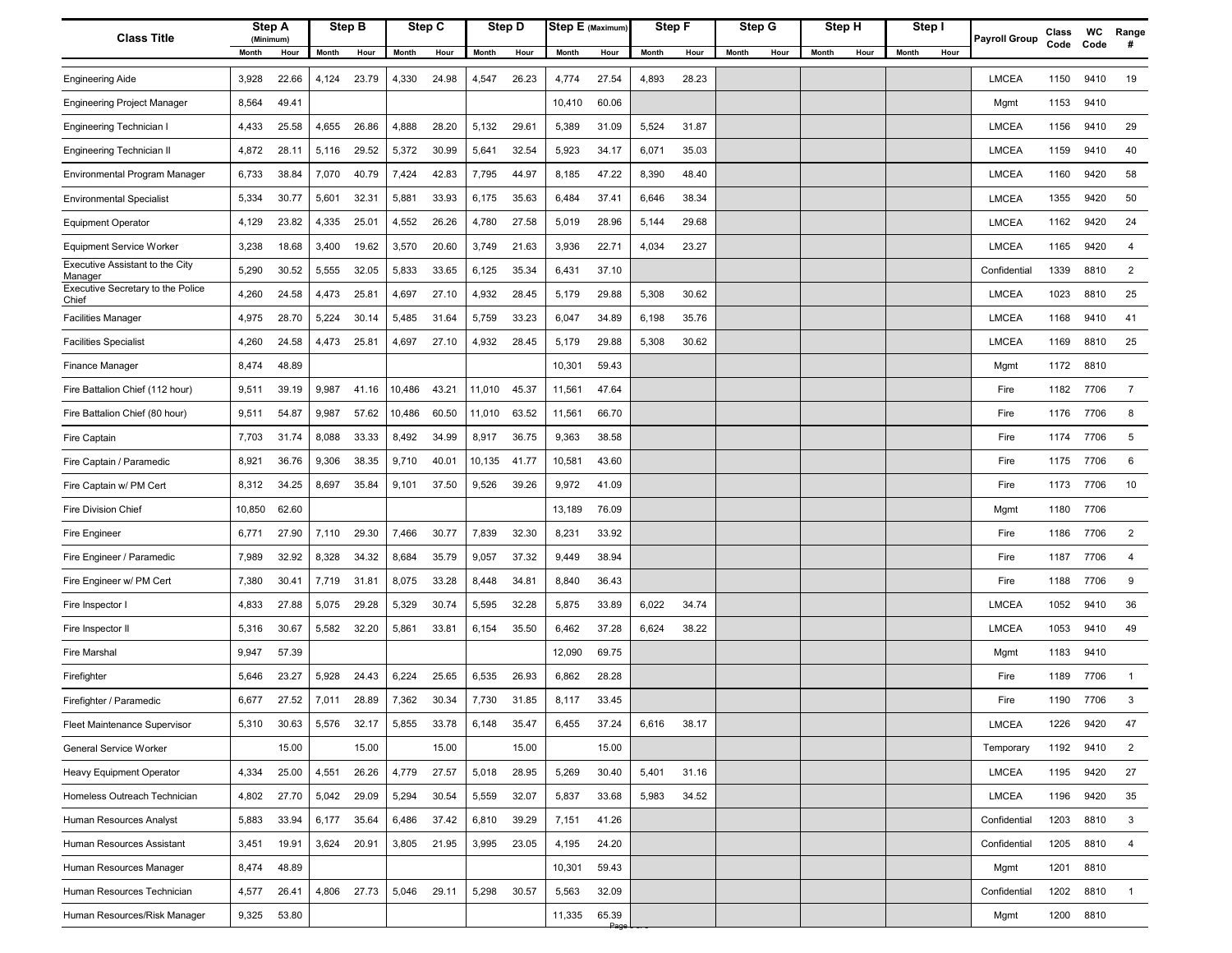| <b>Class Title</b>                  | Step A<br>(Minimum)                         |       | Step B |       | Step C |       | Step D | Step E (Maximum) |                         | Step F |       | Step G |       | Step H |       | Step I |       | <b>Payroll Group</b> | Class | <b>WC</b> | Range          |
|-------------------------------------|---------------------------------------------|-------|--------|-------|--------|-------|--------|------------------|-------------------------|--------|-------|--------|-------|--------|-------|--------|-------|----------------------|-------|-----------|----------------|
|                                     | Month<br>Hour                               | Month | Hour   | Month | Hour   | Month | Hour   | Month            | Hour                    | Month  | Hour  | Month  | Hour  | Month  | Hour  | Month  | Hour  |                      | Code  | Code      | #              |
| Human Services Manager              | 6,077<br>35.06                              | 6,381 | 36.81  | 6,700 | 38.65  | 7,035 | 40.59  | 7,387            | 42.62                   | 7,572  | 43.68 |        |       |        |       |        |       | <b>LMCEA</b>         | 1204  | 9410      | 55             |
| Information Technology Analyst      | 6,044<br>34.87                              | 6,346 | 36.61  | 6,663 | 38.44  | 6,996 | 40.36  | 7,346            | 42.38                   | 7,530  | 43.44 |        |       |        |       |        |       | <b>LMCEA</b>         | 1208  | 9410      | 54             |
| Information Technology Manager      | 48.89<br>8,474                              |       |        |       |        |       |        | 10,301           | 59.43                   |        |       |        |       |        |       |        |       | Mgmt                 | 1207  | 9410      |                |
| Information Technology Specialist I | 29.08<br>5,040                              | 5,292 | 30.53  | 5,557 | 32.06  | 5,835 | 33.66  | 6,127            | 35.35                   | 6,280  | 36.23 |        |       |        |       |        |       | <b>LMCEA</b>         | 1210  | 9410      | 44             |
| InformationTechnology Specialist II | 5,543<br>31.98                              | 5,820 | 33.58  | 6,111 | 35.26  | 6,417 | 37.02  | 6,738            | 38.87                   | 6,906  | 39.84 |        |       |        |       |        |       | <b>LMCEA</b>         | 1213  | 9410      | 52             |
| Intern/Student Worker I             | 15.00                                       |       | 15.75  |       | 16.54  |       | 17.37  |                  | 18.24                   |        |       |        |       |        |       |        |       | Temporary            | 1216  | 9410      | 3              |
| Intern/Student Worker II            | 15.75                                       |       | 16.54  |       | 17.37  |       | 18.24  |                  | 19.15                   |        |       |        |       |        |       |        |       | Temporary            | 1219  | 9410      | $\overline{7}$ |
| Irrigation Technician               | 3,938<br>22.72                              | 4,135 | 23.86  | 4,342 | 25.05  | 4,559 | 26.30  | 4,787            | 27.62                   | 4,907  | 28.31 |        |       |        |       |        |       | <b>LMCEA</b>         | 1222  | 9420      | 20             |
| Juvenile Services Officer           | 21.81                                       |       | 22.90  |       | 24.05  |       | 25.25  |                  | 26.51                   |        |       |        |       |        |       |        |       | Temporary            | 1118  | 9410      | 28             |
| Lead Lifeguard                      | 16.54                                       |       | 17.37  |       | 18.24  |       | 19.15  |                  | 20.11                   |        |       |        |       |        |       |        |       | Temporary            | 1230  | 9410      | 25             |
| Lead Mechanic                       | 5,005<br>28.88                              | 5,255 | 30.32  | 5,518 | 31.83  | 5,794 | 33.43  | 6,084            | 35.10                   | 6,236  | 35.98 |        |       |        |       |        |       | <b>LMCEA</b>         | 1225  | 9420      | 43             |
| Lifeguard Aide                      | 15.00                                       |       | 15.75  |       | 16.54  |       | 17.37  |                  | 18.24                   |        |       |        |       |        |       |        |       | Temporary            | 1227  | 9410      | 5              |
| Lifeguard/Instructor                | 15.75                                       |       | 16.54  |       | 17.37  |       | 18.24  |                  | 19.15                   |        |       |        |       |        |       |        |       | Temporary            | 1228  | 9410      | 9              |
| Live Scan Operator                  | 15.00                                       |       | 15.75  |       | 16.54  |       | 17.37  |                  | 18.24                   |        |       |        |       |        |       |        |       | Temporary            | 1229  | 8810      | 6              |
| <b>Management Analyst</b>           | 34.78<br>6,028                              |       |        |       |        |       |        | 7,326            | 42.27                   |        |       |        |       |        |       |        |       | Mgmt                 | 1231  | 8810      |                |
| Mayor                               | Salary Established by Ordinance - rev 12/06 |       |        |       |        |       |        | 2,000            | 11.54                   |        |       |        |       |        |       |        |       | Elected              | 1234  | 9410      | 3              |
| Mechanic I                          | 4,080<br>23.54                              | 4,284 | 24.72  | 4,498 | 25.95  | 4,723 | 27.25  | 4,959            | 28.61                   | 5,083  | 29.33 |        |       |        |       |        |       | <b>LMCEA</b>         | 1237  | 9420      | 22             |
| Mechanic II                         | 25.89<br>4,488                              | 4,712 | 27.18  | 4,948 | 28.55  | 5,195 | 29.97  | 5,455            | 31.47                   | 5,591  | 32.26 |        |       |        |       |        |       | <b>LMCEA</b>         | 1240  | 9420      | 30             |
| Park Maintenance Lead Worker        | 26.19<br>4,539                              | 4,766 | 27.50  | 5,004 | 28.87  | 5,254 | 30.31  | 5,517            | 31.83                   | 5,655  | 32.63 |        |       |        |       |        |       | <b>LMCEA</b>         | 1243  | 9420      | 32             |
| Park Maintenance Supervisor         | 30.63<br>5,310                              | 5,576 | 32.17  | 5,855 | 33.78  | 6,148 | 35.47  | 6,455            | 37.24                   | 6,616  | 38.17 |        |       |        |       |        |       | LMCEA                | 1246  | 9420      | 47             |
| Park Maintenance Worker I           | 3,238<br>18.68                              | 3,400 | 19.62  | 3,570 | 20.60  | 3,749 | 21.63  | 3,936            | 22.71                   | 4,034  | 23.27 |        |       |        |       |        |       | <b>LMCEA</b>         | 1249  | 9420      | 4              |
| Park Maintenance Worker II          | 20.67<br>3,582                              | 3,761 | 21.70  | 3,949 | 22.78  | 4,146 | 23.92  | 4,353            | 25.11                   | 4,462  | 25.74 |        |       |        |       |        |       | <b>LMCEA</b>         | 1252  | 9420      | 10             |
| Park Maintenance Worker III         | 22.72<br>3,938                              | 4,135 | 23.86  | 4,342 | 25.05  | 4,559 | 26.30  | 4,787            | 27.62                   | 4,907  | 28.31 |        |       |        |       |        |       | <b>LMCEA</b>         | 1255  | 9420      | 20             |
| Permit Technician                   | 20.26<br>3,511                              | 3,687 | 21.27  | 3,871 | 22.33  | 4,065 | 23.45  | 4,268            | 24.62                   | 4,375  | 25.24 |        |       |        |       |        |       | <b>LMCEA</b>         | 1258  | 8810      | 8              |
| <b>Planning Technician</b>          | 24.88<br>4,313                              | 4,529 | 26.13  | 4,755 | 27.43  | 4,993 | 28.81  | 5,243            | 30.25                   | 5,374  | 31.00 |        |       |        |       |        |       | <b>LMCEA</b>         | 1261  | 9410      | 57             |
| <b>Police Assistant</b>             | 3,630<br>20.94                              | 3,812 | 21.99  | 4,003 | 23.09  | 4,203 | 24.25  | 4,413            | 25.46                   | 4,523  | 26.09 |        |       |        |       |        |       | <b>LMCEA</b>         | 1264  | 8810      | 12             |
| Police Captain                      | 12,270 70.79                                |       |        |       |        |       |        | 14,914           | 86.04                   |        |       |        |       |        |       |        |       | Mgmt                 | 1267  | 7720      |                |
| Police Chief                        | 15,312 88.34                                |       |        |       |        |       |        | 18,612           | 107.38                  |        |       |        |       |        |       |        |       | Mgmt                 | 1270  | 7720      |                |
| Police Dispatcher                   | 4,832<br>27.88                              | 5,074 | 29.27  | 5,328 | 30.74  | 5,594 | 32.27  | 5,874            | 33.89                   |        |       |        |       |        |       |        |       | Police N/S           | 1276  | 8810      | 5              |
| Police Lieutenant                   | 11,125<br>64.18                             |       |        |       |        |       |        | 13,522           | 78.01                   |        |       |        |       |        |       |        |       | Mgmt                 | 1279  | 7720      |                |
| Police Officer                      | 6,512<br>37.57                              | 6,838 | 39.45  | 7,180 | 41.42  | 7,539 | 43.49  | 7,916            | 45.67                   | 8,312  | 47.95 | 8,728  | 50.35 | 9,164  | 52.87 | 9,622  | 55.51 | Police               | 1282  | 7720      | $\overline{1}$ |
| Police Officer Trainee              | 6,512<br>37.57                              | 6,838 | 39.45  | 7,180 | 41.42  | 7,539 | 43.49  | 7,916            | 45.67                   | 8,312  | 47.95 | 8,728  | 50.35 | 9,164  | 52.87 | 9,622  | 55.51 | Police               | 1283  | 7720      | $\overline{1}$ |
| Police Property Officer I           | 3,970<br>22.90                              | 4,169 | 24.05  | 4,377 | 25.25  | 4,596 | 26.52  | 4,826            | 27.84                   |        |       |        |       |        |       |        |       | Police N/S           | 1284  | 9410      | $\overline{7}$ |
| Police Property Officer II          | 4,370<br>25.21                              | 4,589 | 26.48  | 4,818 | 27.80  | 5,059 | 29.19  | 5,312            | 30.65                   |        |       |        |       |        |       |        |       | Police N/S           | 1285  | 9410      | 3              |
| Police Sergeant                     | 48.39<br>8,387                              | 8,806 | 50.80  | 9,246 | 53.34  | 9,708 | 56.01  | 10,193           | 58.81                   | 10,703 | 61.75 | 11,238 | 64.83 | 11,800 | 68.08 | 12,390 | 71.48 | Police               | 1288  | 7720      | $\overline{2}$ |
| Police Services Manager             | 8,474<br>48.89                              |       |        |       |        |       |        | 10,301           | 59.43<br>P <sub>2</sub> |        |       |        |       |        |       |        |       | Mgmt                 | 1290  | 9410      |                |